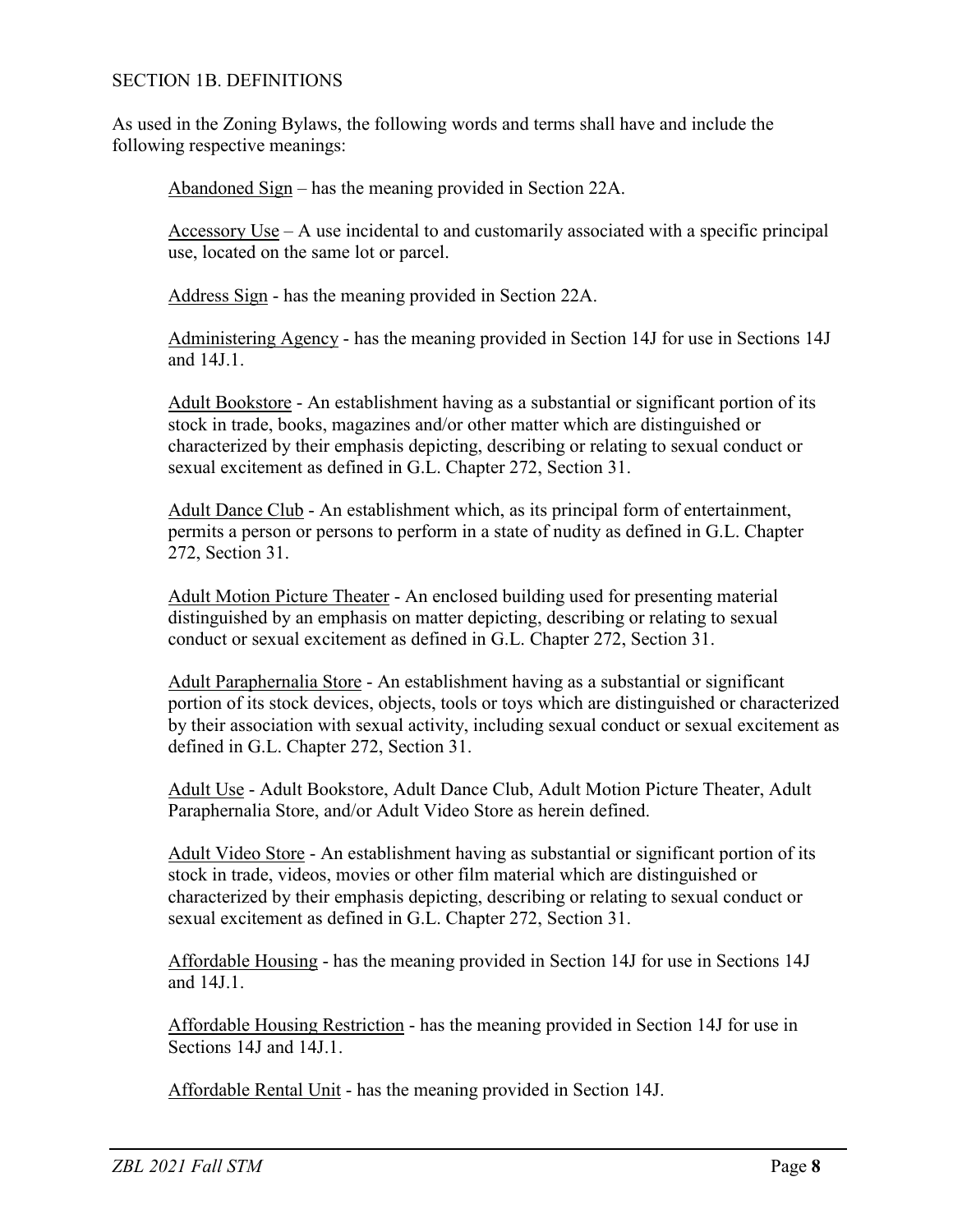Affordable Homeownership Unit - has the meaning provided in Section 14J.

Animated Sign - has the meaning provided in Section 22A.

Annual Average Daily Traffic (AADT) – has the meaning provided in Section 16A.B.

Approving Authority – has the meaning provided in Section 14J. for use in Sections 14J and 14J.1.

Assisted Elderly Housing - A building or group of buildings that have on site medical, convalescent and nursing facilities for the residents but in all other manners is consistent with the definition and uses permitted for independent elderly housing projects.

Assisted Units - Except as used in Sections 14J and 14J.1 means Dwelling Units which qualify for enumeration under Chapter 40B, Sections 20-23 M.G.L. (Chapter 774 of the Acts of 1969). In the case of units to be sold there shall be deed restrictions to enforce the funding agencies' requirements for the long term eligibility of the unit for enumeration, and which require that the seller give a 90-day right of first refusal to the Wellesley Housing Authority. The deed restrictions shall be reviewed and approved by the Wellesley Housing Authority and Town Counsel prior to sale.

Assisted Units - has the meaning provided in Section 14J for use in Sections 14J and 14J.1.

Audible Sign - has the meaning provided in Section 22A.

Average Daily Traffic (ADT) - has the meaning provided in Section 16A.B.

Awning - has the meaning provided in Section 22A.

Awning Sign - has the meaning provided in Section 22A.

Banner - has the meaning provided in Section 22A.

Beacon - has the meaning provided in Section 22A.

Best Management Practices (BMP's) – has the meaning provided in Section 16C for use in Section 16C.

Build Factor - A ratio of lot perimeter to lot area which limits the degree to which a lot may have an irregular shape according to the following formula:

> Lot**/P**erimeter Squared Actual Lot Area Actual Lot Area Required Lot Area

Building Inspector or Inspector of Buildings - The Inspector of Buildings of the Town of Wellesley, or his or her designee for a particular purpose.

Building Sign - has the meaning provided in Section 22A.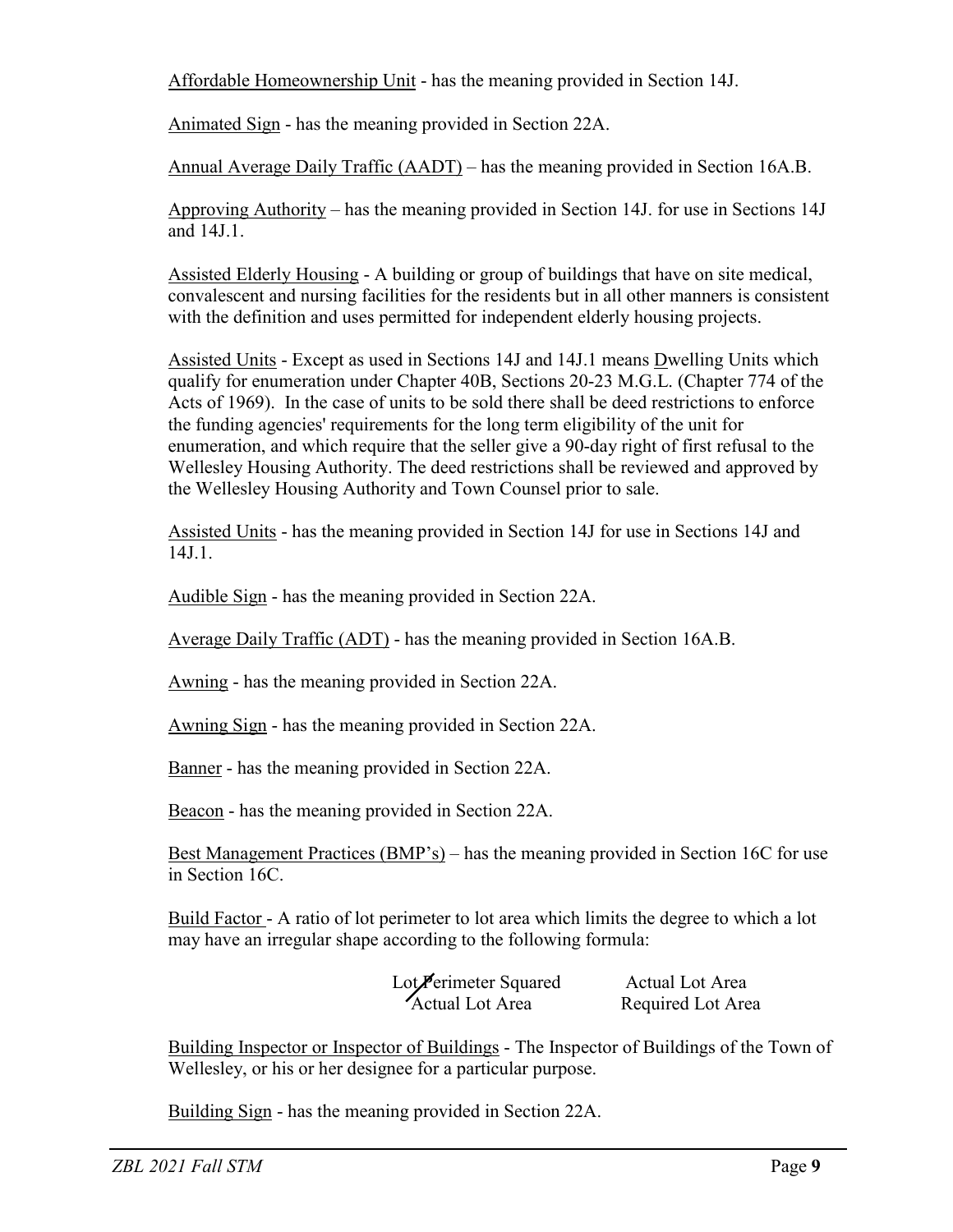Business Establishment - has the meaning provided in Section 22A for use in Section 22A.

Caliper - Diameter of a Tree trunk (in inches). For Trees up to and including four (4) inches in diameter, the caliper is measured six (6) inches above the existing grade at the base of the Tree. For Trees larger than four (4) inches in diameter, the caliper is measured twelve (12) inches above the existing grade at the base of the Tree.

Certified Arborist – A professional arborist possessing current certification issued by the International Society of Arboriculture (I.S.A.) and/or the Massachusetts Arborist Association (M.A.A.).

Changeable Copy - has the meaning provided in Section 22A.

Child Care Facility means a "day care center" or a "school age child care program" as those terms are defined in Section 9 of Chapter 28A M.G.L.

Child Care Use - shall have meaning provided in Section 14J for use in Sections 14J and 14J.1.

Commercial Districts – has the meaning provided in Section 22A for use in Section 22A.

Commercial Message - has the meaning provided in Section 22A.

Commercial Trailer - A vehicular, portable unit without independent motive power designed and/or used for any commercial purpose whether used with or without a permanent foundation, including but not necessarily limited to the following:

- 1. hauling and storing of products or materials, or
- 2. retail sales, or
- 3. business or office use

whether or not there is affixed thereto any advertisement or indication of a business or professional use or affiliation.

Community Group Residence - A boarding house, halfway house, home for adjustment or rehabilitation center for persons with physical or social disabilities which make functioning in society difficult and who require the protection of a group setting.

Conservation Use - has the meaning provided in Section 14J for use in Sections 14J and 14J.1.

Construction Mitigation Plan – has the meaning provided in Section 16C for use in Section 16C.

Construction Project – shall have the meaning provided in Section 16A.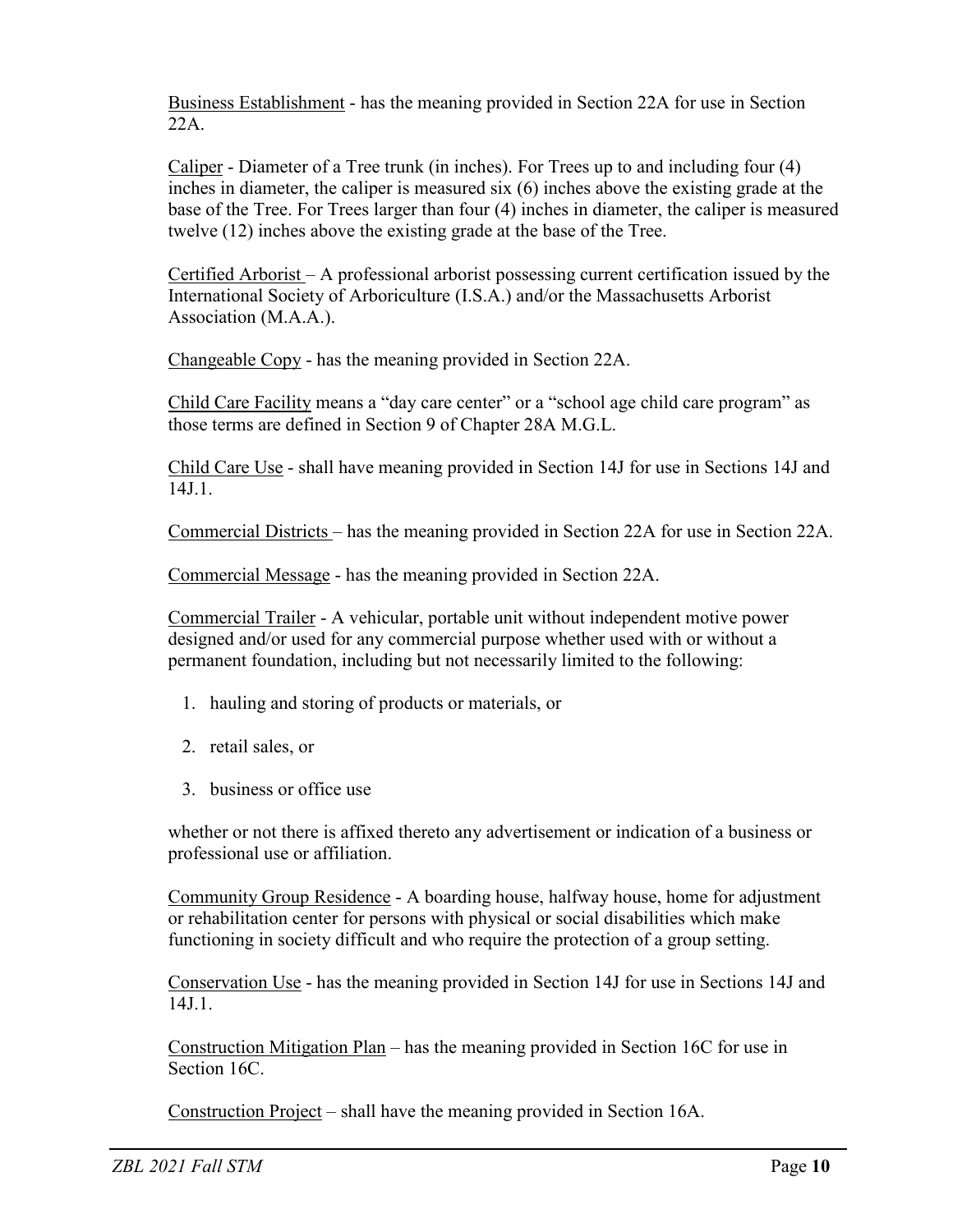Conventional Units - Dwelling Units available to the general public on the open market without price restrictions or consumer income limitations.

Critical Root Zone (CRZ) - The minimum area beneath the canopy of a Tree which must be left undisturbed in order to preserve a sufficient root mass to give a Tree a reasonable chance of survival. The CRZ is represented by a concentric circle centering on the Tree's trunk and extending outward towards the Tree's Drip-Line. The minimum area of the CRZ shall be dependent on the required minimum radius of the CRZ; the required minimum radius of the CRZ shall be determined by multiplying a Tree's DBH (in inches) by eighteen (18) inches, with the resulting product constituting the minimum radius of the CRZ. *Example*: *A Tree with a DBH of twenty (20) inches shall have a CRZ with a minimum radius of 360 inches or 30 feet (20" x 18" = 360" or 30').*

Cutoff Angle – has the meaning provided in section 16G.C.

Days - This term shall refer to calendar days unless otherwise noted.

Design Hourly Volume (DHV) – has the meaning provided in Section 16A.B.

Detached Dwelling - A building containing only dwelling units and private garage having open space on all sides.

Development – has the meaning provided in Section 14B for use in Section 14B.

Development Area - A parcel or contiguous parcels which are under one ownership.

Development Lot - has the meaning provided in Section 14J for use in Sections 14J and 14J.1.

Development Project - has the meaning provided in Section 14J for use in Sections 14J and 14J.1.

Device – has the meaning provided in Section 22C for use in Section 22C.

Diameter at Breast Height (DBH) - The standard measure of Tree size for those Trees existing on a site that are at least four (4) inches in diameter at a height of four and onehalf (4.5) feet above the existing grade at the base of the Tree. If a Tree splits into multiple trunks below four and one-half (4.5) feet above the existing grade, the DBH shall be considered to be the measurement taken at the narrowest point beneath the split.

Direct Light - has the meaning provided in section 16G.C.

Directional Signs - has the meaning provided in Section 22A.

Directory Sign - has the meaning provided in Section 22A.

District – has the meaning provided in Section 14J for use in Sections 14J and 14J.1.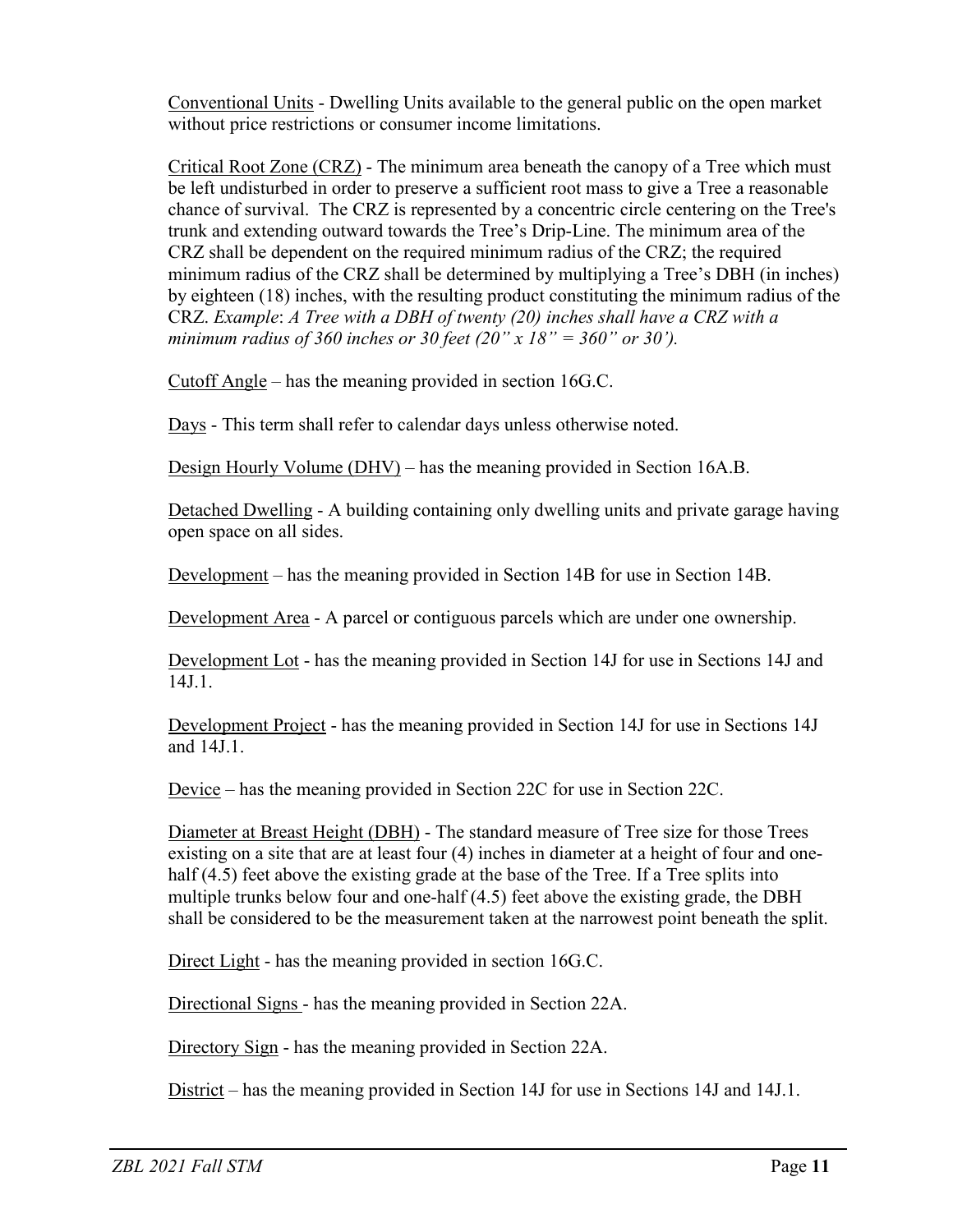Drainage and Storm Water Drainage – surface water runoff and the removal of surface water runoff by a system which may include catch basins, leaching basins, manholes, pipes, retention and/or detention basins, swales, drainage ditches, headwalls and other components which meet Best Management Practices and are consistent with the Clean Water Act, Massachusetts Water Quality Standards, the Phase II Regulations of National Pollutant Discharge Elimination System of U.S. EPA, the Massachusetts Wetlands Protection Act and the Wellesley Wetlands Protection Bylaw (Article 44 of the Town Bylaws); the Erosion and Sedimentation Control Regulations and the Municipal Stormwater Drainage System Rules and Regulations adopted by the Board of Public Works.

Drainage Review Rules and Regulations – means the rules and regulations adopted pursuant to Section 16C.D.

Drip-Line - The area surrounding the Tree from the trunk to the outermost branches. This area is distinguished from, and not to be confused with Critical Root Zone.

Dwelling - A building which is designed for or redesigned and/or used for human habitation.

Dwelling Unit or "Unit" - A room, group of rooms, or dwelling forming a habitable unit for one housekeeping unit with facilities for living, sleeping, food storage and/or preparation and eating, and which is directly accessible from the outside or through a common hall without passing through any other dwelling unit.

Earth Disturbance – has the meaning provided in Section 16C for use in Section 16C.

Eligible Household - has the meaning provided in Section 14J for use in Sections 14J and 14J.1.

Entrance - has the meaning provided in Section 22A for use in Section 22A.

Externally Illuminated Sign - has the meaning provided in Section 22A.

Facade of the Business Establishment - has the meaning provided in Section 22A.

Family or Housekeeping Unit - (A) One (1) or more persons related by blood, adoption or marriage and not more than two (2) additional persons all residing together as a single housekeeping unit; (B) A number of persons but not exceeding three (3) residing together as a single housekeeping unit where such persons are not related to one another by blood, adoption or marriage.

Federal Emergency Management Agency (FEMA) - An agency of the United States Federal Government that administers the National Flood Insurance Program. FEMA provides a nationwide flood hazard area mapping study program for communities as well as regulatory standards for development in the flood hazard areas.

Fixture - has the meaning provided in section 16G.C for use in Section 16G.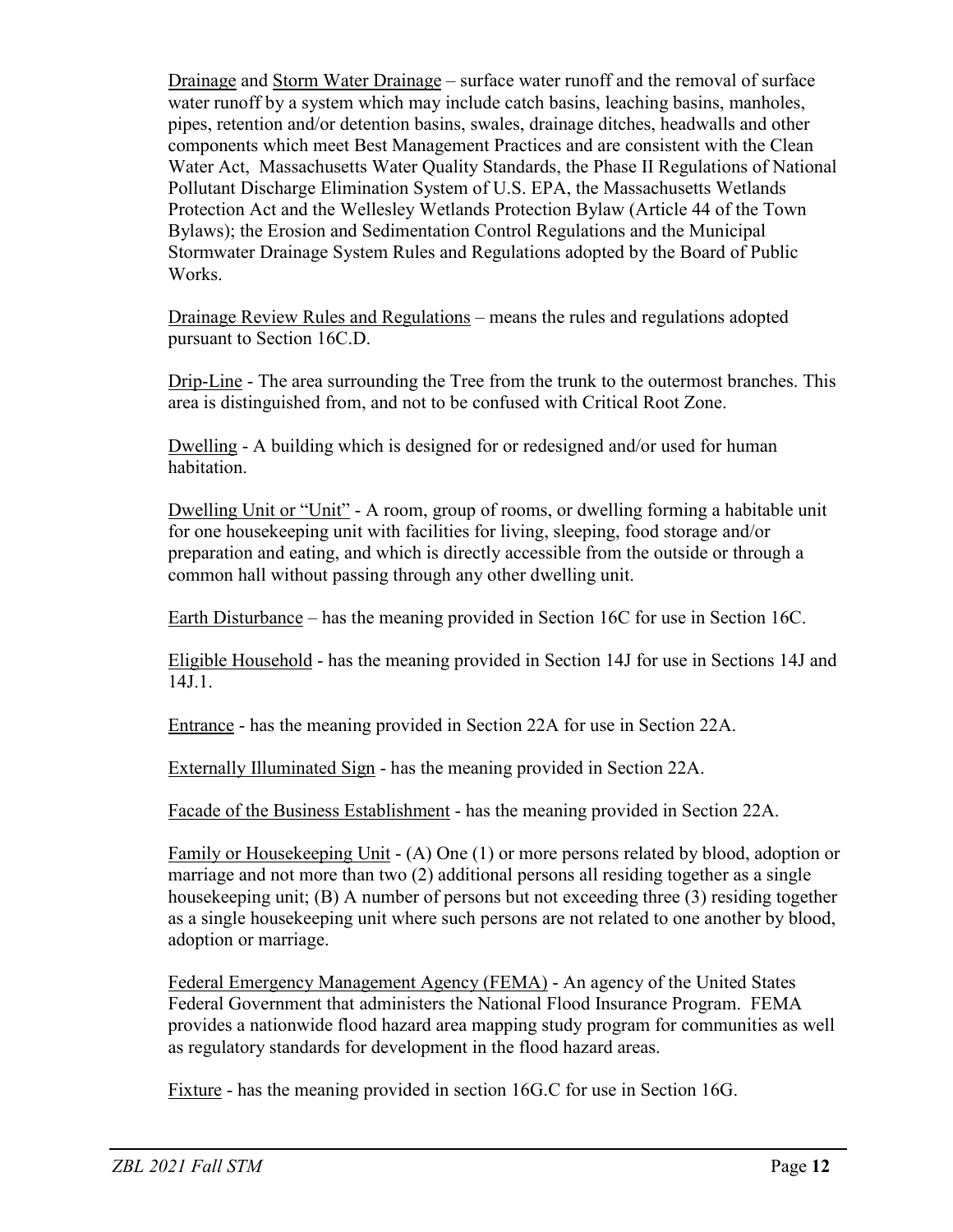Flag - has the meaning provided in Section 22A.

Flashing Sign - has the meaning provided in Section 22A.

Flood – A temporary rise in river, stream or brook flow that results in its water overtopping its banks and inundating Floodway areas adjacent to the channel.

Flood Insurance Rate Map (FIRM) – An official map of a community on which FEMA has delineated both the areas of special flood hazard and the risk premium zones applicable to the community.

Flood Insurance Study Report (FIS Report) - A report which examines, evaluates, and determines flood hazards, and, if appropriate, corresponding water surface elevations, or an examination, evaluation and determination of flood-related erosion hazards.

Flood Plain District - An area subject to danger of periodic flooding, the limits of which are determined by the Special Flood Hazard Area.

Floodwater Storage Capacity – The quantity of water which can be held within the flood plain of a wetland.

Floodway - The channel of a river or other watercourse and the adjacent land areas that must be reserved in order to discharge the base flood without cumulatively increasing the water surface elevation.

Floor Area Ratio - The floor area of building divided by the commercially zoned lot area. Floor area shall be the sum of the horizontal areas of the several floors of a building as measured from the exterior surface of the exterior walls. Parking garages, interior portions of building devoted to off-street parking, and deck or rooftop parking shall not be considered as floor area. The floor area devoted to a Child Care Facility (defined to mean a "day care center" or a "school age child care program," as those terms are defined in Section 9 of Chapter 28A M.G.L.) as an accessory use to an allowed use, shall not be considered as floor area for the purposes of the calculation of Floor Area Ratio except that the building floor area shall not exceed 110% of the building floor area otherwise allowed without a Child Care Facility. The floor area devoted to dwelling units developed in accordance with and under the provisions of Section 16B shall not be considered as floor area for the purposes of the calculation of Floor Area Ratio provided that Assisted Units sufficient to satisfy Section 16B are provided on the same Development Area.

Foot-candle - has the meaning provided in section 16G.C.

Free Standing Device - has the meaning provided in Section 22C for use in Section 22C.

Front Yard - An area, on the same lot with the building, measured from the street line to the building extending across the entire front of the lot, and unoccupied above ground level except by uncovered steps, eaves projecting not more than 2 feet from the wall of the building, bay windows that do not have a foundation and do not extend more than two feet from the wall of the building and a covered or uncovered, enclosed or unenclosed, entrance porch on the first floor which neither exceeds a total area of 50 square feet nor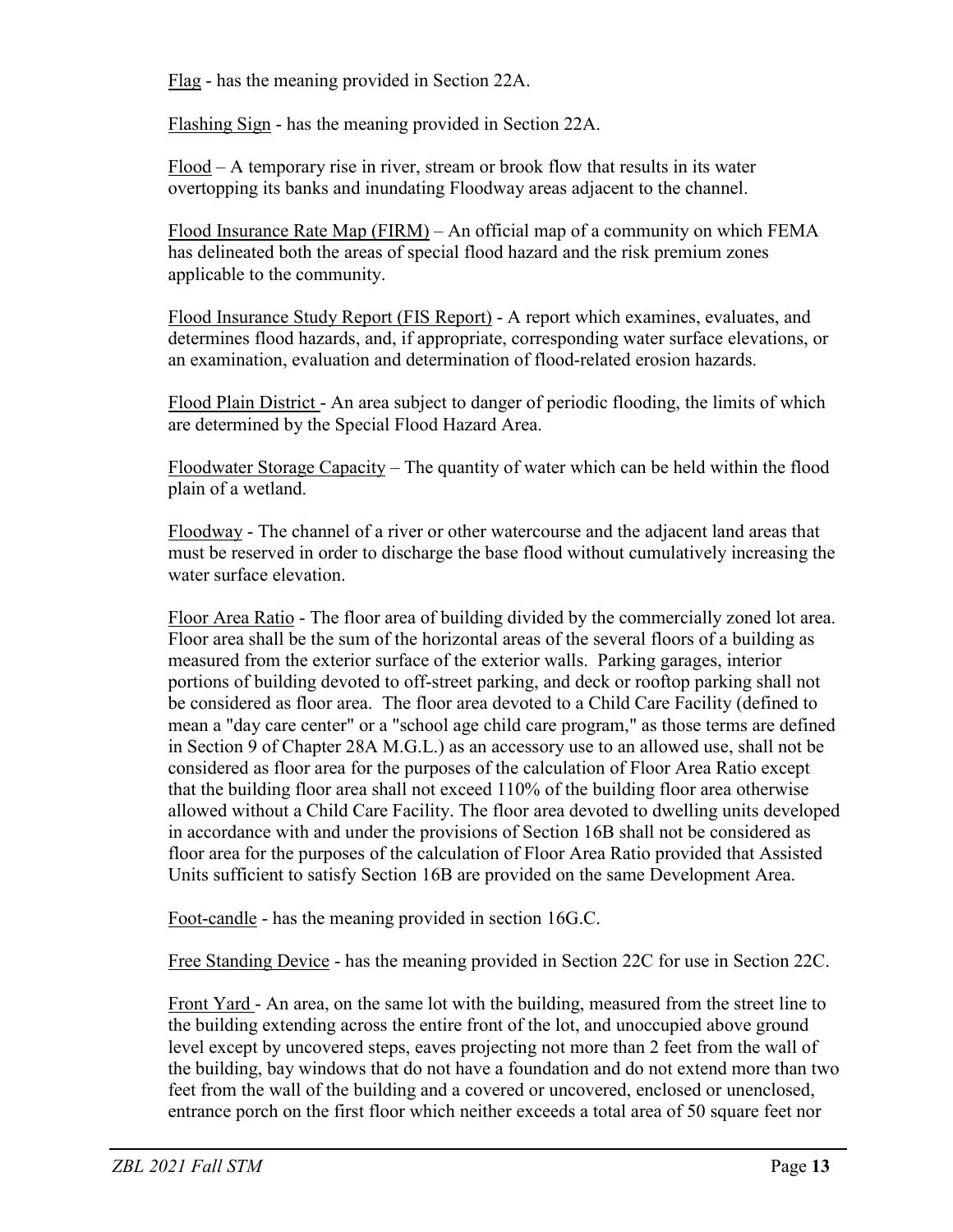projects more than five feet from the face of the building nor extends nearer than 25 feet to the street line.

Fully Shielded Luminaire - has the meaning provided in section 16G.C.

Gasoline Filling Station - A business engaged, as a primary purpose, in the retail dispensing of motor vehicle fuels to the public.

Glare - has the meaning provided in section 16G.C.

Governing Laws - has the meaning provided in Section 14J for use in Sections 14J and 14J.1.

Grading and Drainage Plan – has the meaning provided in Section 16C for use in Section 16C.

Ground Sign - has the meaning provided in Section 22A.

Gross Floor Area - has the meaning provided in Section 14J for use in Sections 14J and 14J.1.

Gross Leasable Floor Area - has the meaning provided in Section 14J for use in Sections 14J and 14J.1.

Hazardous Waste - Materials as defined and regulated by 310 CMR 30.00 (Massachusetts Hazardous Waste Management regulations).

Height - has the meaning provided in Section 22C for use in Section 22C.

Height of Luminaire - has the meaning provided in section 16G.C.

Home Occupation - A non-residential use of a dwelling unit, by the resident or residents, for gainful employment, that is subordinate but compatible to residential use.

The term Home Occupation shall include a "family day care home" as defined in Chapter 28A of the General Laws, for not more than six children, including participating children living in the residence, where the provider is licensed by the Office for Children under said Chapter 28A.

Illuminance - has the meaning provided in section 16G.C.

Impervious Cover - has the meaning provided in Section 16C for use in Section 16C.

Impervious Surface - Material covering the ground, including but not limited to macadam, cement, concrete, pavement, and buildings, that does not allow surface water to penetrate into the soil.

Independent Elderly Housing - A building or group of buildings containing dwellings where the occupancy of the dwellings is restricted to persons 62 years of age or older or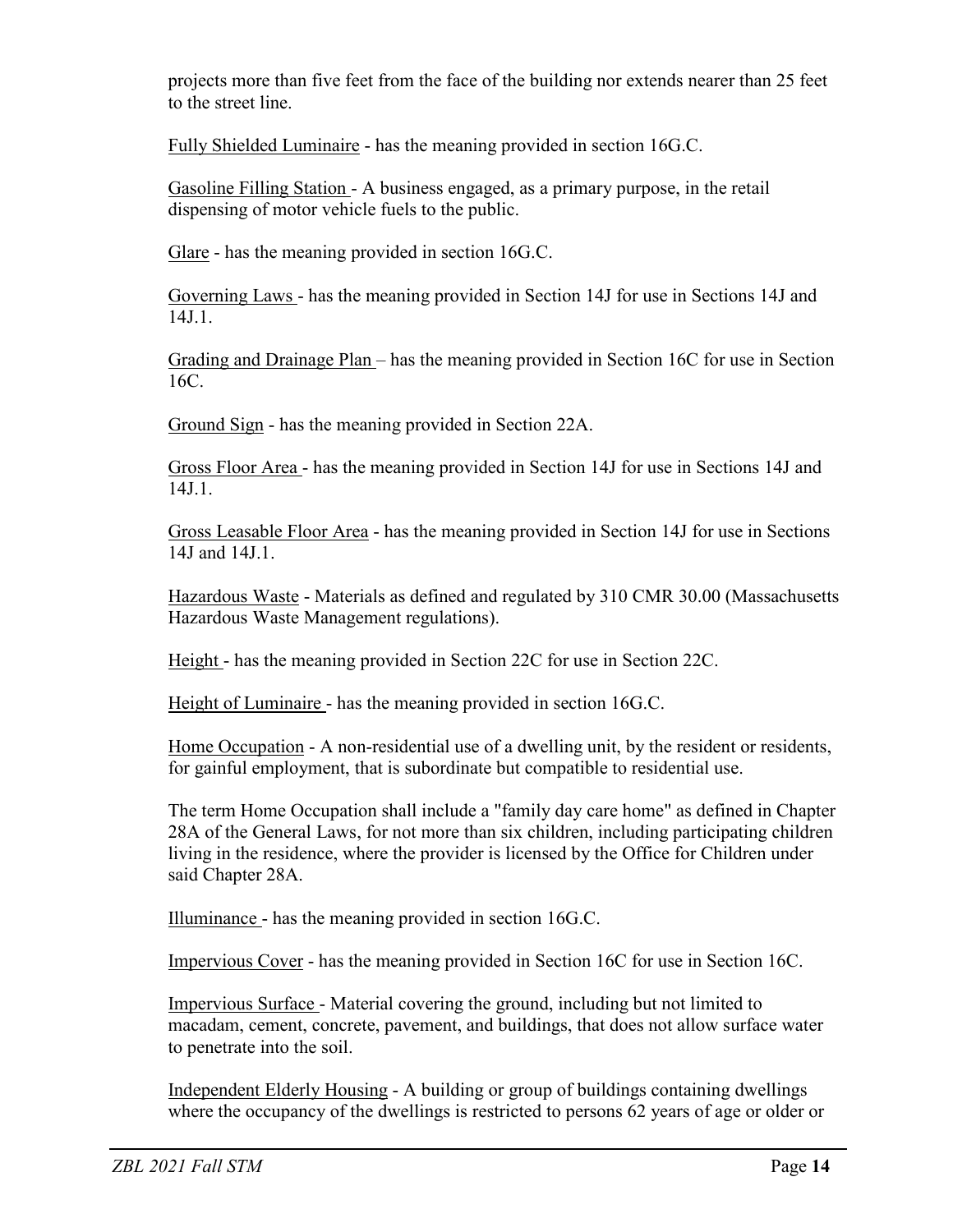couples where either partner is 62 years of age or older. Independent elderly housing may include support services such as central dining, cleaning, linen, laundry and other personal support services. Further they may provide convenience retail services if said facilities do not have any exterior signs and comprise not more than 2% of the total floor area of the development. Independent Elderly Housing may include a medical service station for a house physician but not on site convalescent or nursing facilities. However, this definition shall not prevent independent elderly housing units from being developed as a distinct element in a larger development that includes assisted elderly housing units are on separate floors or separate buildings.

Institutional Use – has the meaning provided in Section 22A for use in Section 22A.

Internally Illuminated Sign - has the meaning provided in Section 22A.

K-Factor  $(K)$  – has the meaning provided in Section 16A.B.

Lamp - has the meaning provided in section 16G.C.

Large-Scale Ground-Mounted Solar Photovoltaic Installation - A solar photovoltaic system that is structurally mounted on the ground (i.e. not roof-mounted) and has a minimum output of electric power production in Direct Current (i.e. Rated Nameplate Capacity) of 250 kW DC.

Level of Service – has the meaning provided in Section 16A.B.

Light Trespass - has the meaning provided in section 16G.C.

Lot - has the meaning provided in Section 22A for use in Section 22A.

Lumen - has the meaning provided in section 16G.C.

Luminance - has the meaning provided in section 16G.C.

Luminaire - has the meaning provided in section 16G.C.

Lux - has the meaning provided in section 16G.C.

Major Construction Project – shall mean any Construction Project which involves a change in the outside appearance of a building or buildings or premises, and includes one or more of the following:

- 1. construction of twenty-five hundred (2,500) or more square feet gross floor area:
- 2. an increase in gross floor area by fifty (50) percent or more which results in a gross floor area of at least twenty-five hundred (2,500) square feet;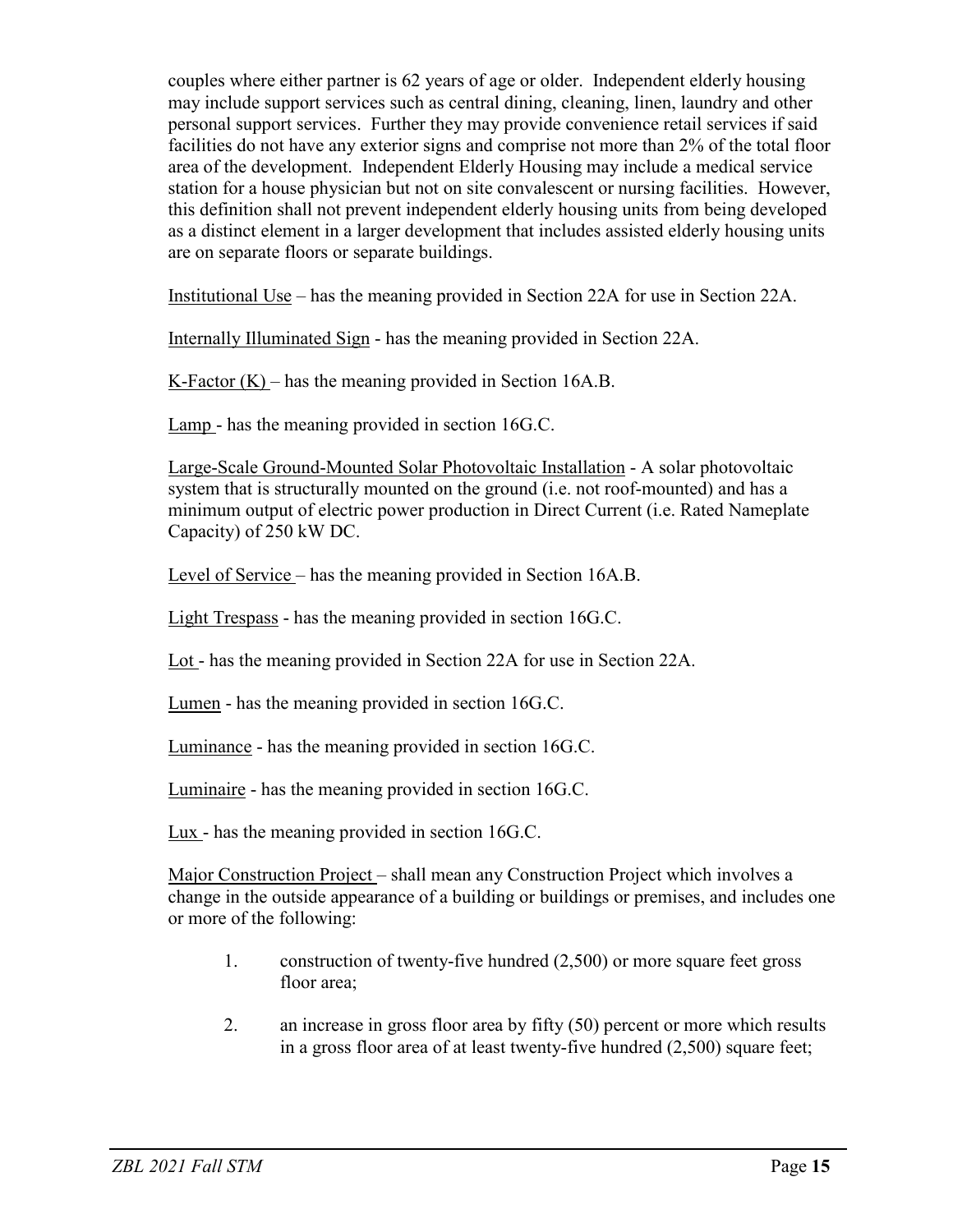- 3. grading or regrading of land to planned elevations, and/or removal or disturbance of the existing vegetative cover, over an area of five thousand (5,000) or more square feet;
- 4. any activities regulated or restricted under Section 14B; or
- 5. any activities regulated under Section 14E.

Maneuvering Aisle - A maneuvering space which serves two or more parking spaces, such as the area between two rows of parking spaces.

Maneuvering Space - An area in a parking area which (1) is immediately adjacent to a parking space, (2) is used for and/or is necessary for turning, backing, or driving forward a motor vehicle into such parking space but (3) is not used for the parking or storage of motor vehicles.

Marijuana Establishment - A marijuana cultivator, marijuana testing facility, marijuana product manufacturer, marijuana retailer, craft marijuana cultivator cooperative, or any other type of marijuana-related business, subject to regulation under Chapter 94G of the Massachusetts General Laws; provided, however, that a Registered Marijuana Dispensary shall not be deemed to be a Marijuana Establishment.

Maximum Groundwater Elevation - The seasonal high level of the groundwater table. This level shall be the same as the maximum groundwater elevation defined and determined in 310 CMR 15.00 (Title 5, State Environmental Code).

Mining of Land - The removal of geologic materials such as topsoil, sand and gravel, metallic ores or bedrock.

Minor Construction Project shall mean any Construction Project, not included within the definition of a Major Construction Project, which involves either or both of the following:

- 1. a change in the outside appearance of a building or premises visible from a public or private street or way, requiring a building permit;
- 2. construction, enlargement or alteration of a parking or storage area requiring a parking plan permit. Alteration, as used in the preceding phrase, includes installation, removal or relocation of any curbing, landscaping or traffic channelization island, driveway, storm drainage, lighting or similar facilities but does not include resurfacing, striping or restriping pavement markings on existing parking or storage areas.

Mobile Home or House Trailer - A dwelling designated as year-round living quarters, and built on a chassis to be moved from site to site, whether used with or without a permanent foundation.

Motor Vehicle – has the meaning provided in Section 21 for use in Section 21.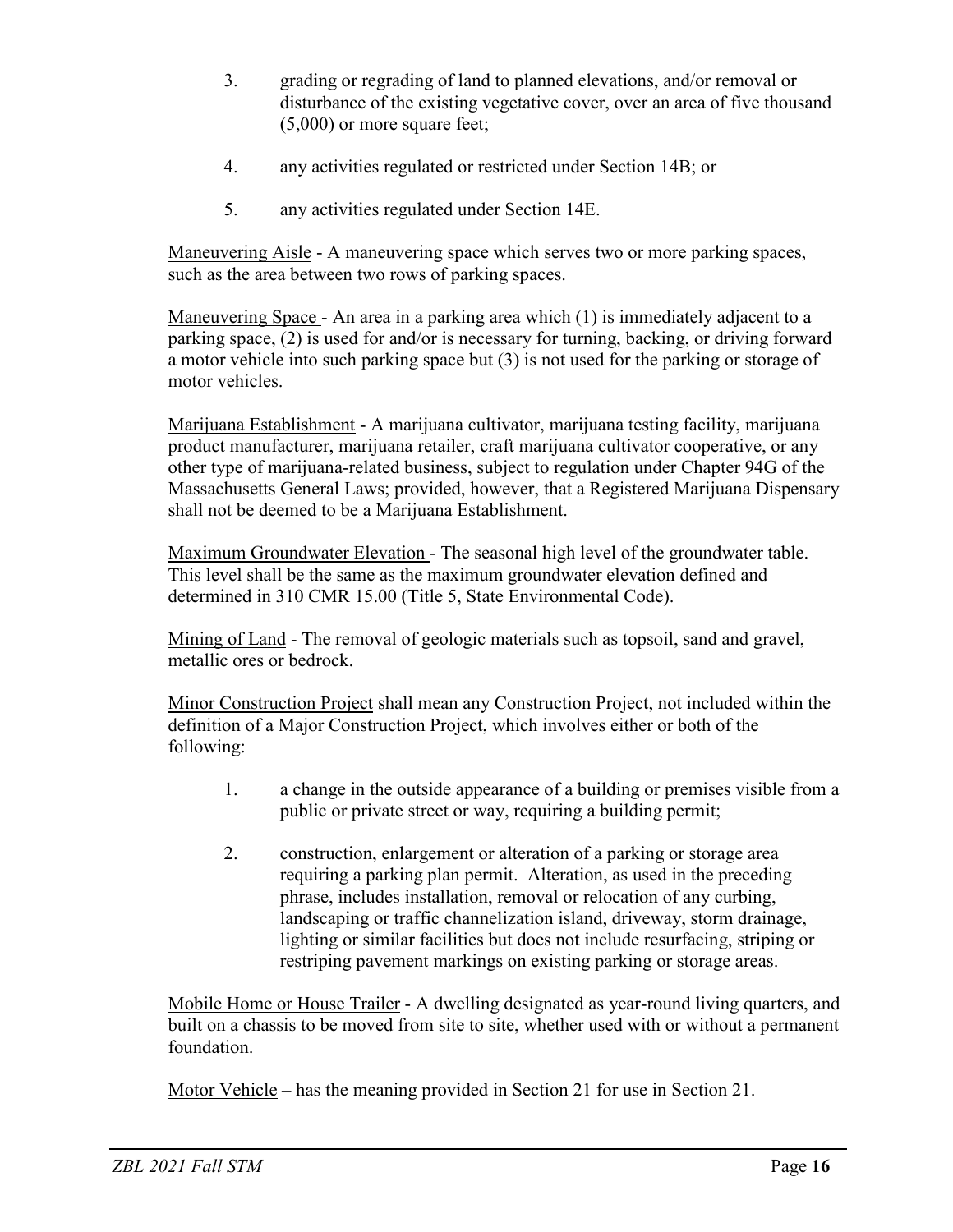Moving Sign - has the meaning provided in Section 22A.

Multi-Faced Sign - has the meaning provided in Section 22A.

Multi-Family Dwelling – has the meaning provided in Section 14J for use in Sections 14J and 14J.1.

Natural River Channel - A water course with a definite bed and banks to confine and conduct the average flow.

Non-Conforming Sign - has the meaning provided in Section 22A.

Normal Grade - has the meaning provided in Section 22A for use in Section 22A.

Nursing Homes and Skilled Nursing Facility - A building housing a facility licensed to provide full time long term accommodation and a combination of personal and health care services in a supervised environment. Said facilities shall provide long term intensive, skilled and supportive nursing care, convalescent or chronic care to individuals who, by reason of advanced age, chronic illness, or infirmity, are unable to care for themselves. The facilities may contain common areas for therapy, recreation and dining; further the facilities may also include on-premise medical offices and treatment facilities related to the care of the tenants. For the purposes of this Bylaw, it includes: extended care facility, intermediate care facility, convalescent home and rest home.

Obscene Matter - has the meaning provided in Section 22A for use in Section 22A.

Office and Professional Districts – has the meaning provided in Section 22A for use in Section 22A.

Office or Office Use - has the meaning provided in Section 14J for use in Sections 14J and 14J.1.

Office High-Tech or Office High-Tech Use - has the meaning provided in Section 14J for use in Sections 14J and 14J.1.

On-Site Stormwater System – has the meaning provided in Section 16C for use in Section 16C.

One-Unit Dwelling - A detached Dwelling containing not more than one Dwelling Unit.

Open Face - has the meaning provided in Section 22A.

Open Space - The portion of a lot not covered by buildings, garages or other accessory buildings or structures, canopies, off-street parking areas, maneuvering aisles, loading areas or driveways. The portions of a lot devoted to lawn; landscaping; swimming pools constructed at or below grade; at grade terraces, patios, walks, tennis or other play courts; and woodland or wetland shall be considered as open space. Open space shall be free of automotive traffic, or parking.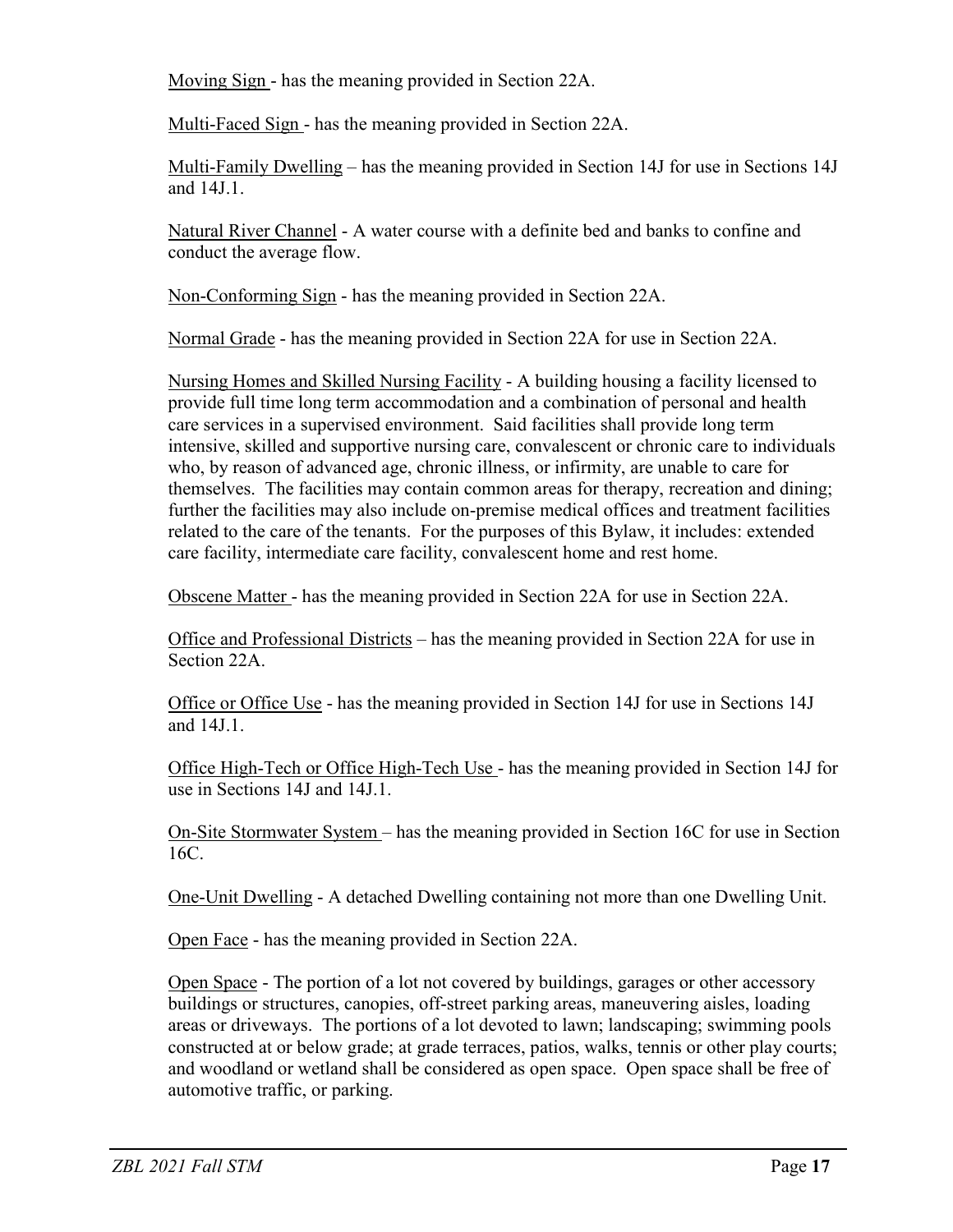Operation and Maintenance Plan – has the meaning provided in Section 16C for use in Section 16C.

Out-of-Store Marketing Device – has the meaning provided in Section 22A.

Original Grade - The grade of the lot before development begins. If an existing structure is to be demolished, the original grade shall be the grade determined prior to demolition of the structure. If there is no existing structure on the property, the natural grade of the property, prior to any modification, shall be considered the original grade; except in new subdivisions where the original grade shall mean the approved and recorded grade.

Overstory Tree - A Tree that will generally reach a mature height of greater than forty (40) feet.

Parking Area – has the meaning provided in Section 21 for use in Section 21.

Parking Space - An area exclusive of maneuvering area and driveway for the parking of one motor vehicle.

Peak-Hour Traffic (PH) – has the meaning provided in Section 16A.B.

Peak-Hour Factor (PHF) – has the meaning provided in Section 16A.B.

Pennant - has the meaning provided in Section 22A.

Permanent Sign - has the meaning provided in Section 22A.

Permit Granting Authority - The Zoning Board of Appeals.

Person - A natural or legal person, including a partnership, trust, corporation or similar entity.

Personal Wireless Service Facilities – has the meaning provided in Section 22C.

Personal Wireless Services - has the meaning provided in Section 22C.

Planning Director - The Planning Director of the Town, or his or her designee for a particular purpose.

Portable Sign - has the meaning provided in Section 22A.

Primary Conservation Areas – Areas of a potential development site that are protected or where development is limited by federal, state or local law or private land use restrictions including, without limitation:

1. Easements (including, without limitation, easements or restrictions for conservation, preservations, agricultural use, aquifer protection or similar easements and restrictions) and similar covenants land use restrictions;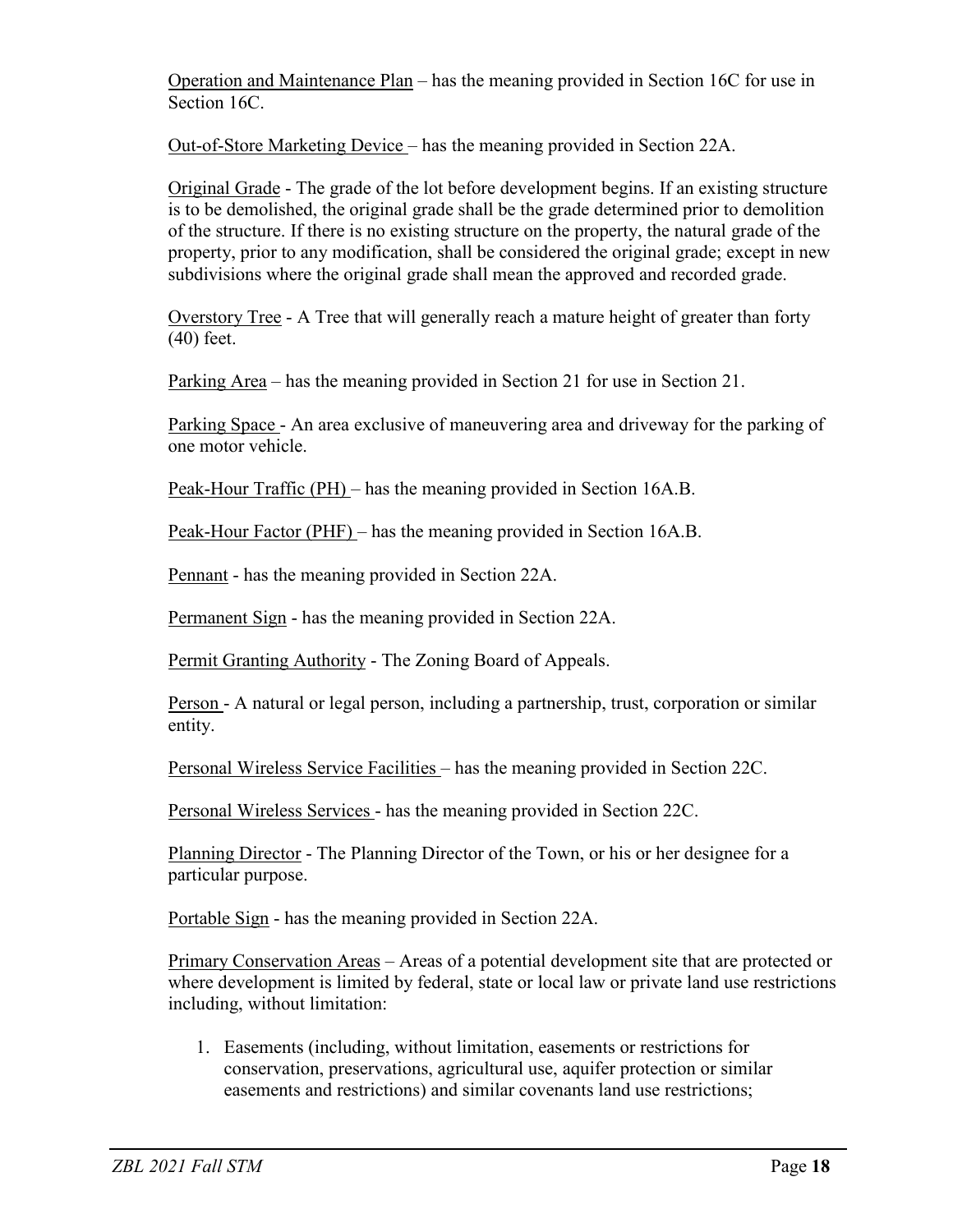- 2. Wetlands, Isolated Wetlands, Bordering Vegetated Wetlands, and the 25-foot No-Disturbance Zone as defined in the Wellesley Wetlands Bylaw;
- 3. Vernal Pools as defined in the Wellesley Wetlands Bylaw;
- 4. 100 Year Flood Plain;
- 5. Wildlife habitat;
- 6. Steep slopes having a grade over 10% or as defined by federal or state law or regulation, whichever is the lesser grade; and
- 7. Lakes, ponds, rivers, streams, and brooks.

Principal Building – has the meaning provided in Section 22A for use in Section 22A.

Principal Use - has the meaning provided in Section 14J for use in Sections 14J and 14J.1.

Private Swimming Pool – has the meaning provided in Section 22B.

Project of Significant Impact (PSI) means any Construction Project having an aggregate total of:

1. newly constructed floor area of 10,000 or more square feet; or

2. renovated, altered and/or replacement floor area of 15,000 or more square feet in a building having 15,000 or more square feet of ground coverage to provide for a use which is different from the existing use as determined by the Commonwealth of Massachusetts Property Type Classification Codes (April 1991 edition).

Protected Tree - Any existing Tree located in the Tree Yard or Tree that was removed from the Tree Yard within twelve (12) months prior to application for an applicable demolition or building permit, which has a DBH of six (6) inches or greater, located in a Tree Yard of a property zoned Single Residence District or General Residence District, or located anywhere on property zoned other than Single Residence District or General Residence District. Any Tree that has a DBH of six (6) inches or greater with portions of the stem of the Tree actively growing into a Tree Yard between a height of six (6) inches and four and one-half (4.5) feet above grade shall be considered a Protected Tree.

Rear Yard - An area, on the same lot with the building, measured from the rear line of the lot to the building, extending the full width of the lot, and unoccupied above ground level except by covered basement entrances not over four feet in height and not over 35 square feet in area, bay windows that do not have a foundation and do not extend more than two feet from the wall of the building, uncovered steps, eaves projecting not more than 2 feet from the wall of the building, covered or uncovered, enclosed or unenclosed, entrance porches on the first floor which do not exceed a total area of 50 square feet, attached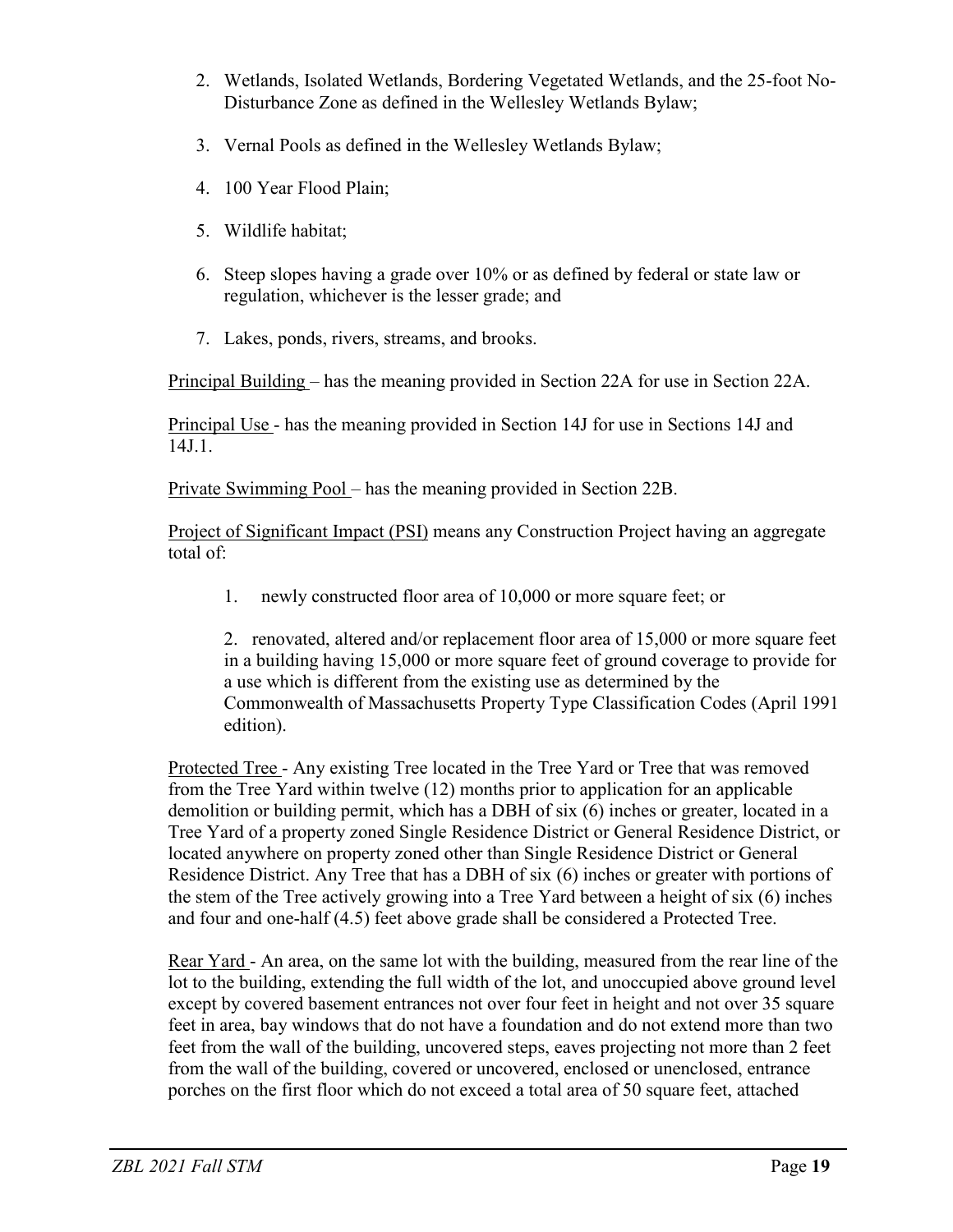chimneys projecting not more than 2 feet from the wall of the building and stair landings not over 25 square feet in area.)

Recreational Accessory Use - has the meaning provided in Section 14J for use in Sections 14J and 14J.1.

Recreational Trailer or Vehicle - A vehicular, portable unit designed for travel, camping or recreational use, including but not limited to the following:

- 1. Travel Trailer A vehicular, portable dwelling unit built on a chassis, being of any length provided its gross weight does not exceed forty-five hundred (4500) pounds, or being of any weight provided its overall length does not exceed twenty eight (28) feet.
- 2. Pick-Up Camper A portable dwelling unit designed to be mounted on a pick-up truck or chassis, whether or not so mounted.
- 3. Motorized Camper A portable dwelling designed and constructed as an integral part of a self-propelled vehicle.
- 4. Tent Trailer A folding structure, constructed of canvas, plastic or similar water repellent material, designed to be mounted on wheels to be used as a temporary dwelling.
- 5 Boat Trailer A vehicle without motive power, designed to be drawn by a motor vehicle and designed for the hauling or storage of a boat, aircraft, snowmobile or other recreational vehicle.

Recreational Use – has the meaning provided in Section 14J for use in Section 14J and 14J.1.

Redevelopment – has the meaning provided in Section 16C for use in Section 16C.

Registered Marijuana Dispensary ("RMD" or "RMDs") – An entity licensed under 935 CMR 501.000 that acquires, cultivates, possesses, processes (including development of related products such as edible marijuana or marijuana products, marijuana infused products ("MIPs"), tinctures, aerosols, oils, or ointments), transports, sells, distributes, delivers, dispenses, or administers marijuana, products containing cannabis or marijuana, related supplies, or educational materials to registered qualifying patients or their personal caregivers for medical use, and also referred to as Medical Marijuana Treatment Center under 935 CMR 501.000.

Residential Districts – has the meaning provided in Section 22A for use in Section 22A.

Restaurant - has the meaning provided in Section 14J for use in Sections 14J and 14J.1.

Retaining Wall - A wall or terraced combination of walls used at a grade change to hold soil and other earth material at a higher position. Retaining walls may be attached to or independent from other structures. The exposed side of a retaining wall shall be known as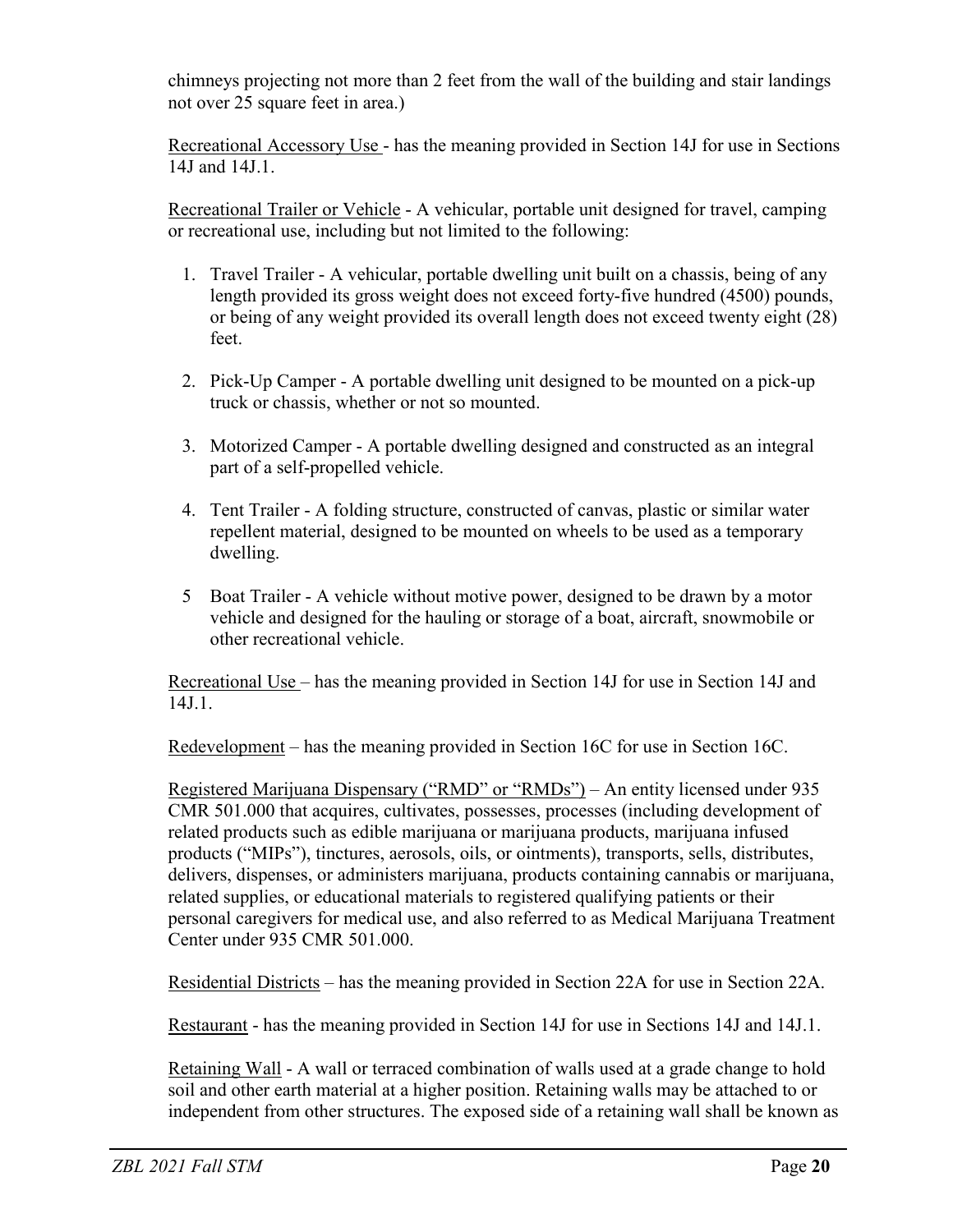a "face". The area between a lower wall and a successive higher wall shall be known as a "terrace".

Reverse Lit – has the meaning provided in Section 22A.

Roadway Impacted by Development Traffic – has the meaning provided in Section 16A.B.

Roof Sign – has the meaning provided in Section 22A.

Secondary Conservation Areas – Areas of a potential development site that contain valuable natural or cultural resources including, but are not limited to:

- 1. Specimen trees;
- 2. Stone walls;
- 3. Significant geological features, including, without limitation, eskers, exposed ledge and significant boulders;
- 4. Mature woodlands;
- 5. Scenic and wet meadows;
- 6. Historical or archaeological sites; and
- 7. Portions of a site within a Scenic Road or Scenic Road Layout.

Select Board: The Select Board shall have all of the powers and duties granted to Boards of Selectmen by the Constitution and General Laws of the Commonwealth of Massachusetts, and such additional powers and duties as may be provided by any Special Act of the Legislature applicable to the Town of Wellesley, by this Bylaw, by the General Bylaws or by Town Meeting vote.

Service Area – has the meaning provided in Section 21 for use in Section 21.

Side Yard - An area, on the same lot with the building, measured from the side line of the lot to the building, extending from the Front Yard to the Rear Yard, and unoccupied above ground level except by covered basement entrances not over four feet in height and not over 35 square feet in area, bay windows that do not have a foundation and do not extend more than two feet from the wall of the building, uncovered steps, eaves projecting not more than 2 feet from the wall of the building, attached chimneys projecting not more than 2 feet from the wall of the building and unenclosed, covered or uncovered stair landings not over 25 square feet in area.

Sign - has the meaning provided in Section 22A for use in Section 22A.

Sign Face - has the meaning provided in Section 22A.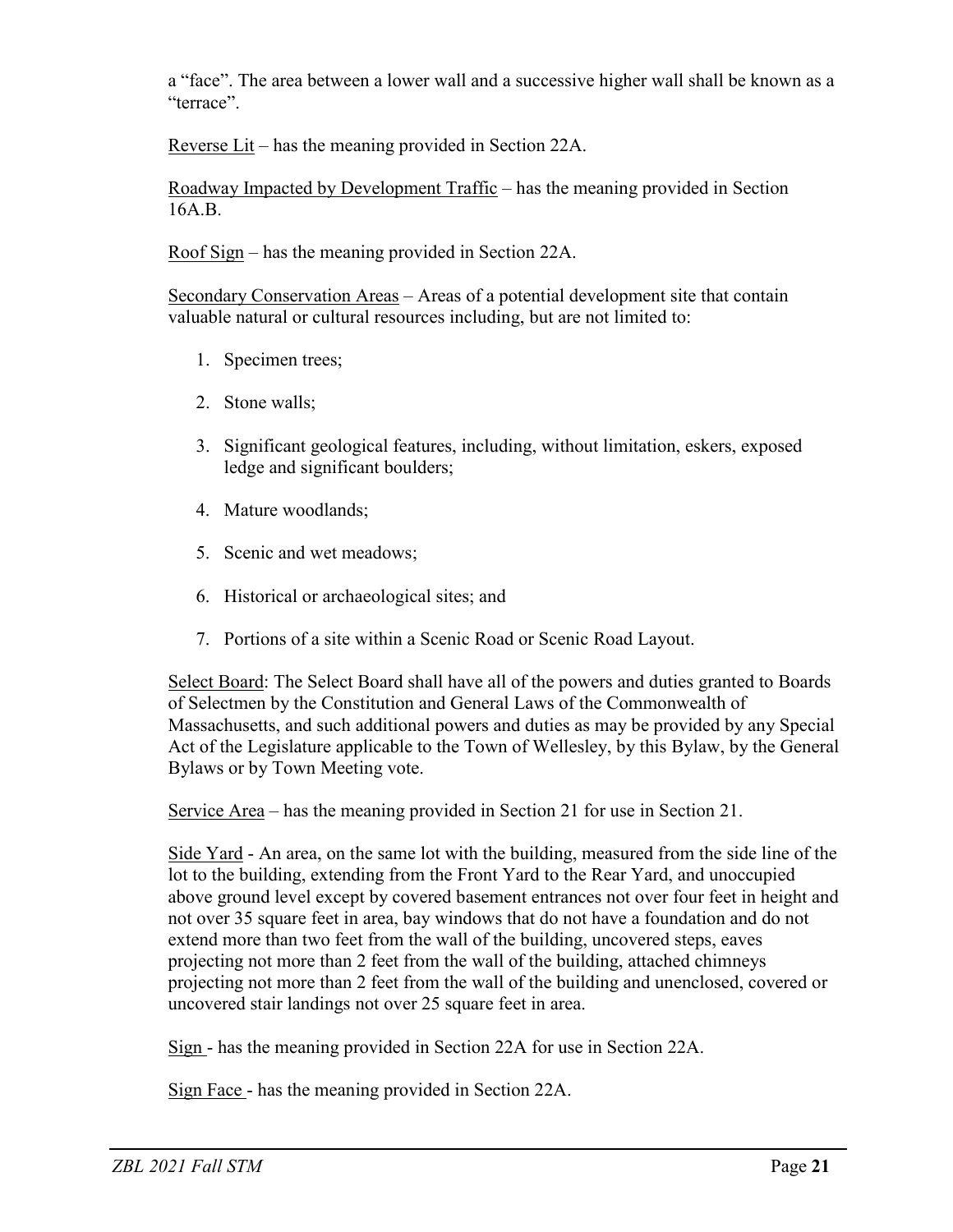Sign Permit - has the meaning provided in Section 22A.

Site Plan – has the meaning provided in Section 14J for use in Sections 14J and 14J.1.

Site Plan Approval - has the meaning provided in Section 14J for use in Sections 14J and 14J.1.

Site Plan Review - has the meaning provided in Section 14J for use in Sections 14J and 14J.1.

Sky Glow - has the meaning provided in section 16G.C.

Small-Scale Retail Establishment - has the meaning provided in Section 14J for use in Sections 14J and 14J.1.

Solid Waste – has the meaning provided in Section 14E for use in Section 14E.

Special Flood Hazard Area - The land in the floodplain within a community subject to a one percent or greater chance of flooding in any given year as identified on the FIRM Map as Zone A and AE.

Special Permit Granting Authority - Zoning Board of Appeals except as otherwise designated by this Zoning Bylaw for the granting of special permits. For the review and issuance of special permits for Registered Marijuana Dispensaries, as allowed by this Bylaw and established in Section 25.B.5.b., the Select Board shall act as the Special Permit Granting Authority. For the purposes of Section 14B, Section 14E, and Section 16A, the Planning Board shall act as the Special Permit Granting Authority for subdivision applications processed under the provisions of the Subdivision Control Law (Chapter 41, Sections 81K - GG M.G.L.) and for approval of projects of significant impact. When the Planning Board is acting as Special Permit Granting Authority, the chairman may call upon the associate member to sit on the Board for the purposes of acting on an application, in the case of absence, inability to act, or conflict of interest on the part of any member, or in the event of a vacancy on the Board. The provisions for filling the position of associate member shall be governed by Article 45 of the Town Bylaws.

Standard Informational Sign - has the meaning provided in Section 22A.

Standing Sign - has the meaning provided in Section 22A.

Storage Area – has the meaning provided in Section 21 for use in Section 21.

Temporary Sign - has the meaning provided in Section 22A.

Total Living Area plus Garage Space or TLAG – has the meaning provided in Section 16D.

Town - The Town of Wellesley, Massachusetts.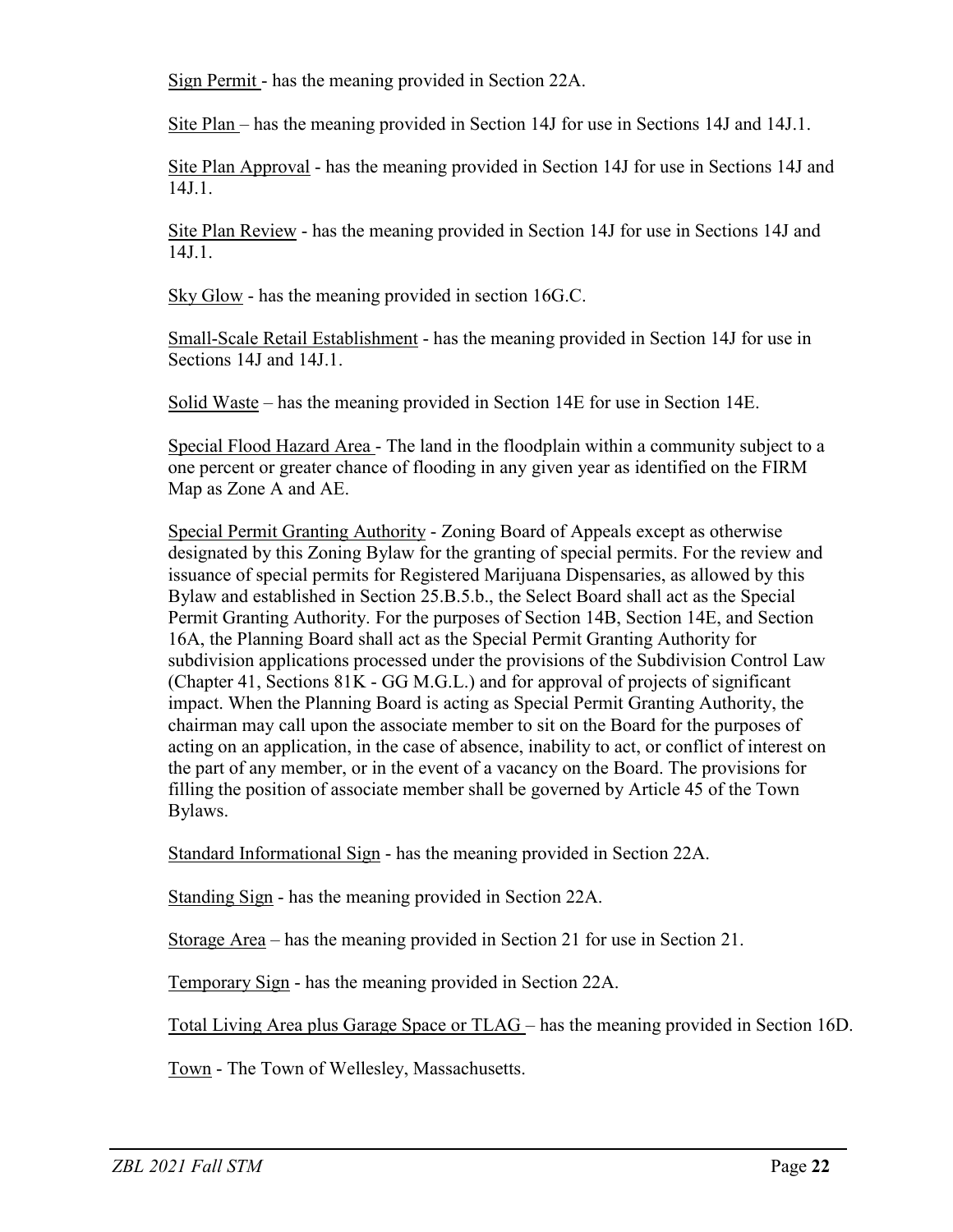Town House - A dwelling containing two or more dwelling units, each sharing one or more party walls with another dwelling unit, and each having at least one floor at ground level with direct access to open space on two or more sides.

Toxic or Hazardous Materials – has the meaning provided in Section 14E for use in Section 14E.

Tree - Any self-supporting, woody perennial plant usually having a single trunk with a diameter of three (3) inches or more which normally attains a mature height of six (6) feet or greater.

Tree Bank Fund – The revolving fund established pursuant to Section 55.1.d of the Town Bylaws.

Tree Protection & Mitigation Plan - A plan submitted to the Building Department for review prior to the commencement of demolition and/or construction on a property on which a Protected Tree is located. This plan may be either part of a landscape plan and/or a separate plan.

Tree Removal - Any act that causes a Tree to die or will cause a Tree to die within a three (3) year period as determined by the Department of Public Works - Park & Tree Division based on arboricultural practices recommended by the International Society of Arboriculture (I.S.A.).

Tree Save Area - The area surrounding a Tree which includes at a minimum the Critical Root Zone ("CRZ") and Drip-Line of all Protected Trees, unless otherwise authorized herein. The Tree Save Area must be enclosed within a fence and remain undisturbed so as to prevent damage to the Tree.

Tree Yard - The area of a parcel zoned Single Residence District or General Residence District located adjacent to all front, side, and rear lines of a lot up to the distances set forth in the following table:

| <b>Location of Protected Trees on Property Zoned Single Residence District</b><br>or General Residence District |                          |      |      |
|-----------------------------------------------------------------------------------------------------------------|--------------------------|------|------|
| Zoning District                                                                                                 | Minimum Tree Yard (feet) |      |      |
|                                                                                                                 | Front                    | Side | Rear |
| SRD <sub>10</sub>                                                                                               | 20                       | 10   | 10   |
| <b>SRD 15</b>                                                                                                   | 20                       | 20   | 20   |
| <b>SRD 20</b>                                                                                                   | 20                       | 20   | 20   |
| <b>SRD 30</b>                                                                                                   | 40                       | 30   | 30   |
| <b>SRD 40</b>                                                                                                   | 40                       | 40   | 40   |
| <b>General Residence Distric</b>                                                                                | 20                       | 10   | 10   |